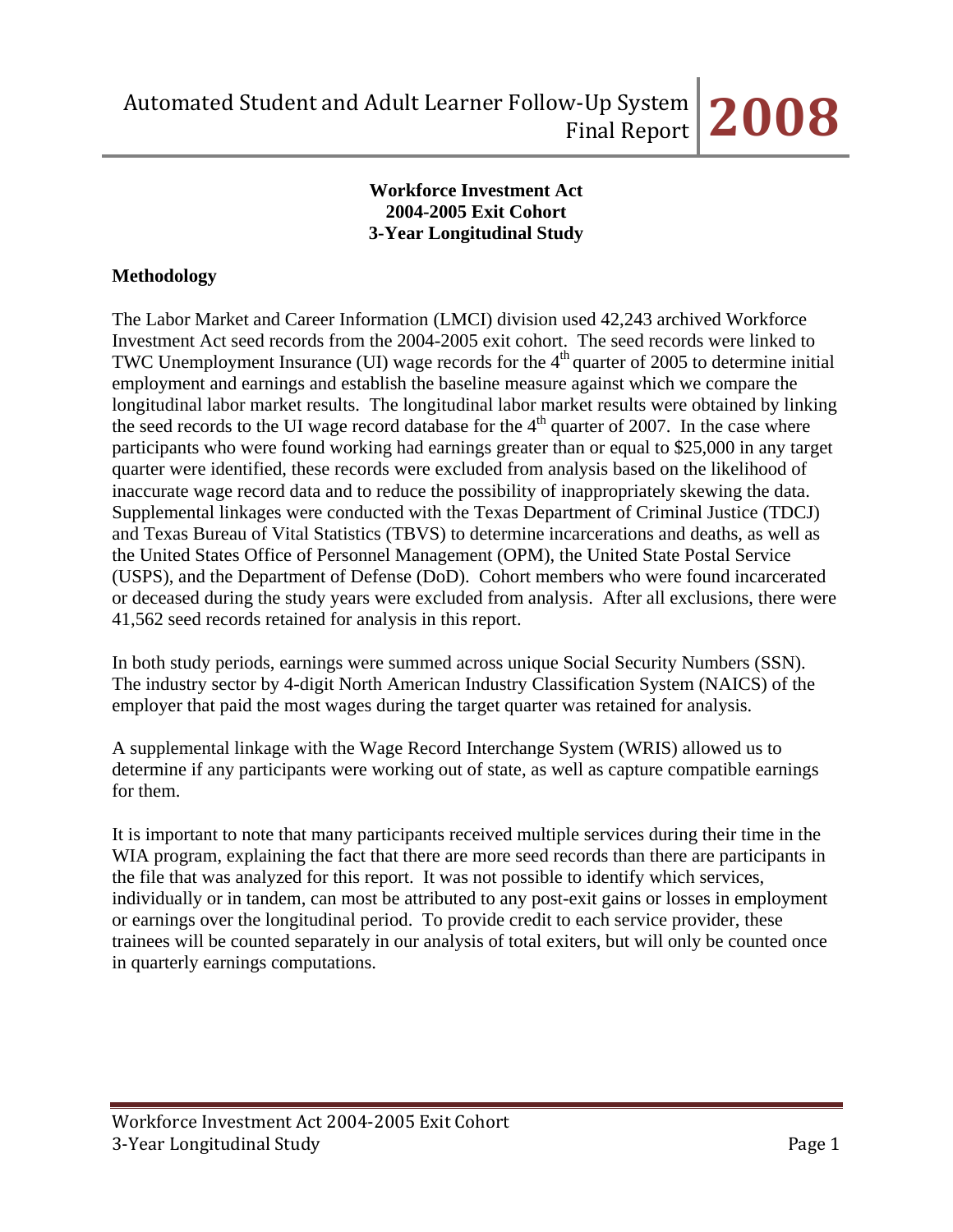#### **Results**

#### **A. Cohort Analysis**

Cohort analysis looks at the results of the group during the two study periods as two distinct sets of data. In cohort analysis it is possible, even likely, that the same persons identified as working in the baseline study period will not be identical to those found working in the terminal time period. Section B of this report presents data on participants working in both study periods.

When the results are analyzed by gender (Tables 1 and 1a), we see that 72.6 percent of females in the cohort were found employed at 4Q2005. Males in the cohort had median quarterly earnings of \$5,241 at 4Q2005. Overall employment for the cohort was 71.6 percent in 4Q2005, with median earnings of \$4,566. At the longitudinal snapshot in 2007, 73.0 percent of females were found employed, with males employed at 71.3 percent. Male exiters had median earnings of \$7,161 in 4Q2007. Employment for the entire cohort was 72.3 percent and median quarterly earnings were \$6,075.

|                |        | N       | $\%$    | <b>Median</b>   |
|----------------|--------|---------|---------|-----------------|
| <b>Gender</b>  | N      | Working | Working | <b>Earnings</b> |
| <b>Unknown</b> | 102    | 74      | 72.6    | \$8,117         |
| Male           | 17,763 | 12,480  | 70.3    | \$5,241         |
| Female         | 23,697 | 17,193  | 72.6    | \$4,178         |
| Total          | 41,562 | 29,747  | 71.6    | \$4,566         |

**Table 1. Employment and Earnings by Gender in 4Q2005** 

#### **Table 1a. Employment and Earnings by Gender in 4Q2007**

|         |        | N       | $\frac{0}{0}$ | <b>Median</b>   |
|---------|--------|---------|---------------|-----------------|
| Gender  | N      | Working | Working       | <b>Earnings</b> |
| Unknown | 102    | 75      | 73.5          | \$8,751         |
| Male    | 17,763 | 12,662  | 71.3          | \$7,161         |
| Female  | 23,697 | 17,306  | 73.0          | \$5,415         |
| Total   | 41,562 | 30,043  | 72.3          | \$6,075         |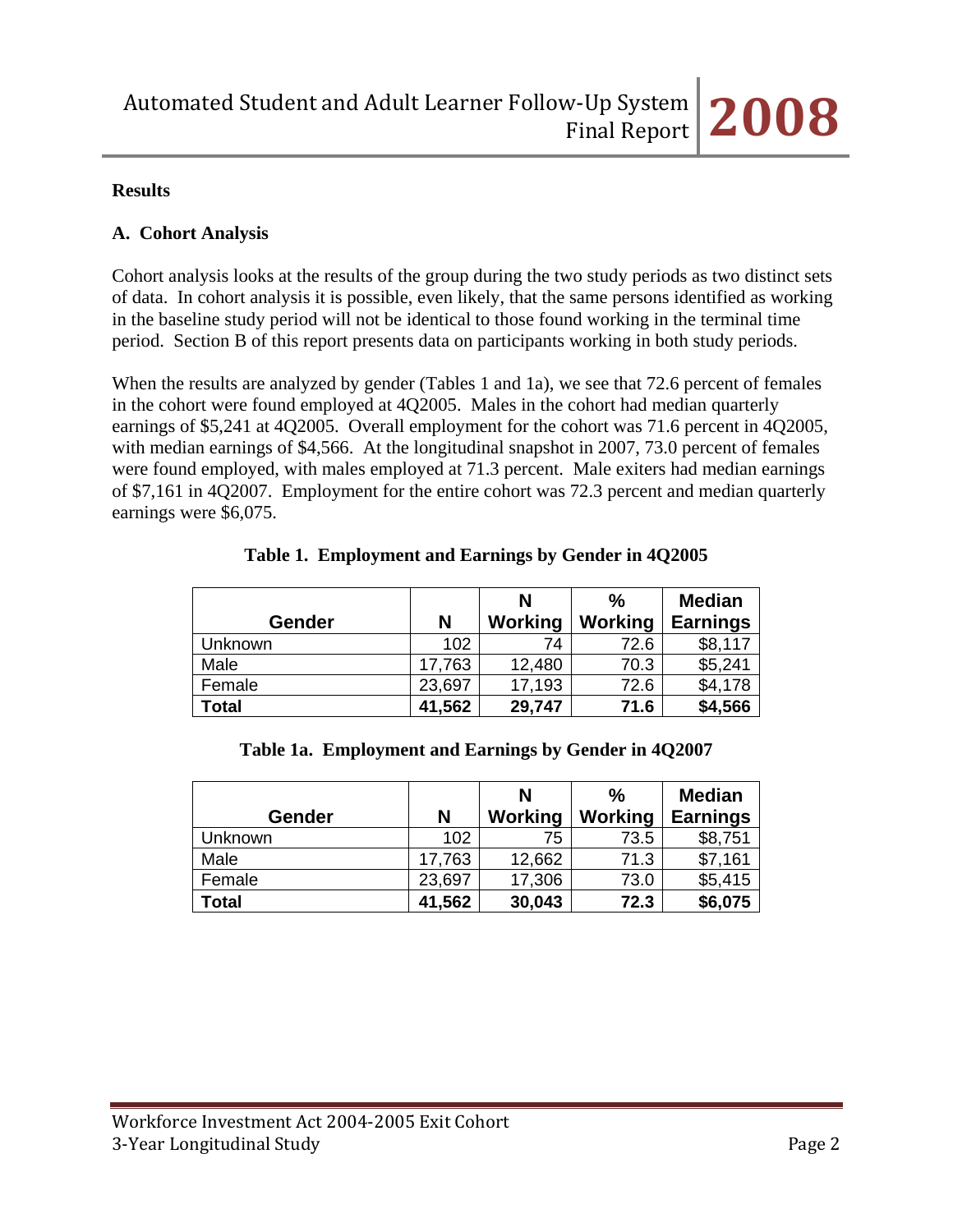Excluding those whose ethnicity was unknown, Whites had the highest employment in 4Q2005 with 75.3 percent found working (Table 2). Asians had the highest earnings in 4Q2005 with median earnings of \$6,836 followed by Whites with earnings of \$6,478. In 2007, Asians had the largest percentage of participants employed, 75.9 percent, and also posted the highest median earnings at \$9,314 (Table 2a).

| <b>Ethnicity</b>           | N      | N<br><b>Working</b> | $\frac{0}{0}$<br>Working | <b>Median</b><br><b>Earnings</b> |
|----------------------------|--------|---------------------|--------------------------|----------------------------------|
| Hawaiian Native or Pacific |        |                     |                          |                                  |
| Islander                   | 62     | 35                  | 56.5                     | \$4,668                          |
| Native American            | 201    | 150                 | 74.6                     | \$5,281                          |
| Asian                      | 630    | 462                 | 73.3                     | \$6,836                          |
| Unknown                    | 984    | 800                 | 81.3                     | \$9,379                          |
| White                      | 11,431 | 8,608               | 75.3                     | \$6,478                          |
| <b>Black</b>               | 13,249 | 9,021               | 68.1                     | \$3,663                          |
| Hispanic                   | 15,005 | 10,671              | 71.1                     | \$3,968                          |
| <b>Total</b>               | 41,562 | 29,747              | 71.6                     | \$4,566                          |

# **Table 2. Employment and Earnings by Ethnicity in 4Q2005**

| Table 2a. Employment and Earnings by Ethnicity in 4Q2007 |  |  |
|----------------------------------------------------------|--|--|
|                                                          |  |  |

| <b>Ethnicity</b>           | N      | N<br><b>Working</b> | $\frac{0}{0}$<br>Working | <b>Median</b><br><b>Earnings</b> |
|----------------------------|--------|---------------------|--------------------------|----------------------------------|
| Hawaiian Native or Pacific |        |                     |                          |                                  |
| Islander                   | 62     | 43                  | 69.4                     | \$7,370                          |
| <b>Native American</b>     | 201    | 133                 | 66.2                     | \$6,854                          |
| Asian                      | 630    | 478                 | 75.9                     | \$9,314                          |
| Unknown                    | 984    | 800                 | 81.3                     | \$10,685                         |
| White                      | 11,431 | 8,496               | 74.3                     | \$8,265                          |
| <b>Black</b>               | 13,249 | 9,267               | 69.9                     | \$4,980                          |
| Hispanic                   | 15,005 | 10,826              | 72.2                     | \$5,313                          |
| <b>Total</b>               | 41,562 | 30,043              | 72.3                     | \$6,075                          |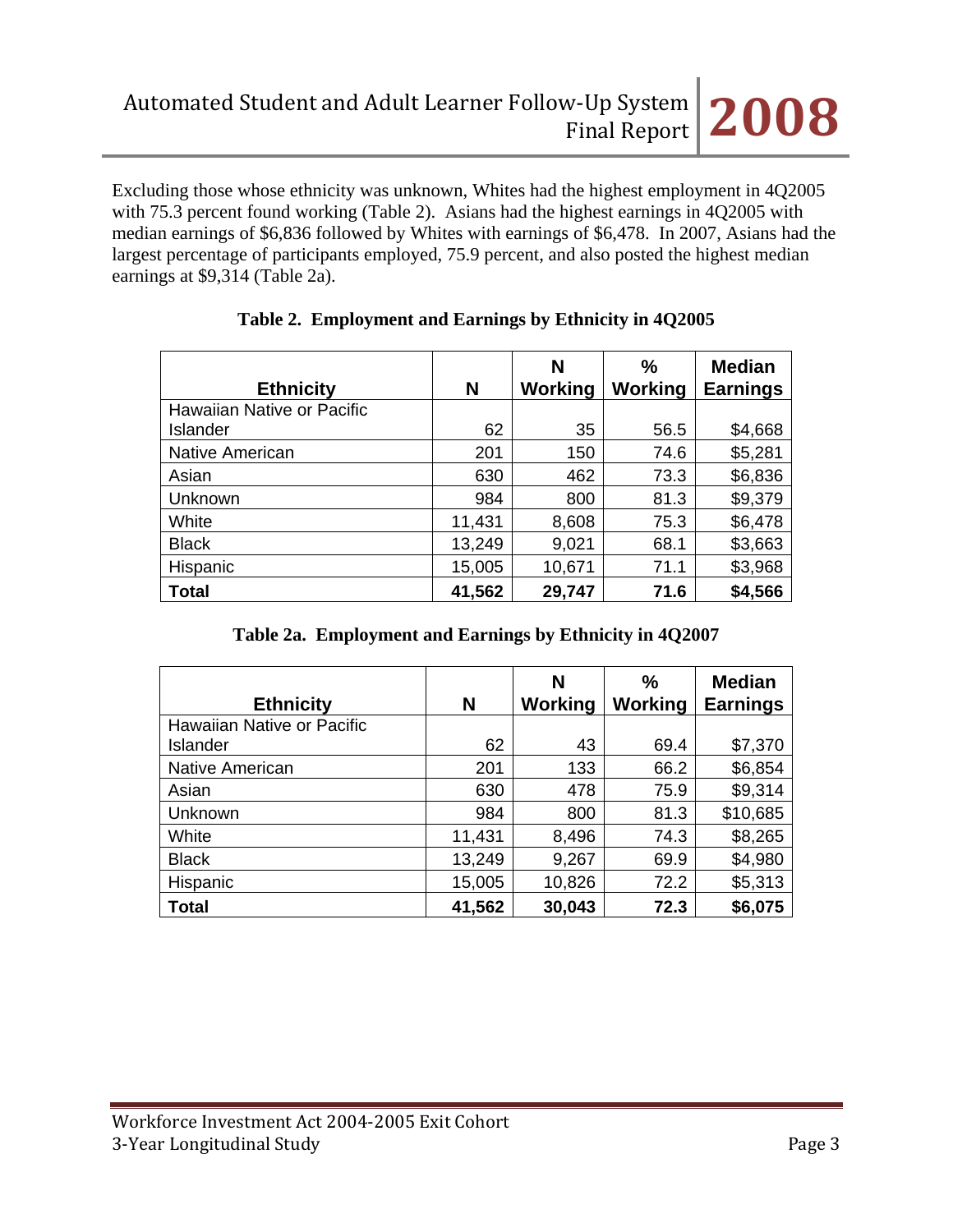Tables 3 and 3a show labor market results by grant type. In 4Q2005, Dislocated grant recipients had the highest employment at 78.0 percent, and Dislocated grant recipients also had the highest median quarterly earnings in 4Q2005 with \$5,497. In 4Q2007, Dislocated grant recipients again had the highest employment at 74.6 percent, as well as the highest median quarterly earnings in 4Q2007 with \$7,173.

|                   |        | N       | $\frac{0}{0}$ | <b>Median</b>   |
|-------------------|--------|---------|---------------|-----------------|
| <b>Grant Type</b> | N      | Working | Working       | <b>Earnings</b> |
| Unknown           | 1,277  | 888     | 69.5          | \$3,633         |
| <b>Dislocated</b> | 8,874  | 6,922   | 78.0          | \$5,497         |
| Youth             | 9,087  | 4,793   | 52.8          | \$1,738         |
| Adult             | 22,324 | 17,144  | 76.8          | \$5,178         |
| <b>Total</b>      | 41,562 | 29,747  | 71.6          | \$4,566         |

## **Table 3. Employment and Earnings by Grant Type in 4Q2005**

# **Table 3a. Employment and Earnings by Grant Type in 4Q2007**

| <b>Grant Type</b> | N      | N<br>Working | $\%$<br>Working | <b>Median</b><br><b>Earnings</b> |
|-------------------|--------|--------------|-----------------|----------------------------------|
| <b>Unknown</b>    | 1,277  | 956          | 74.9            | \$6,169                          |
| <b>Dislocated</b> | 8,874  | 6,616        | 74.6            | \$7,173                          |
| Youth             | 9,087  | 5,893        | 64.9            | \$3,065                          |
| Adult             | 22,324 | 16,578       | 74.3            | \$6,974                          |
| <b>Total</b>      | 41,562 | 30,043       | 72.3            | \$6,075                          |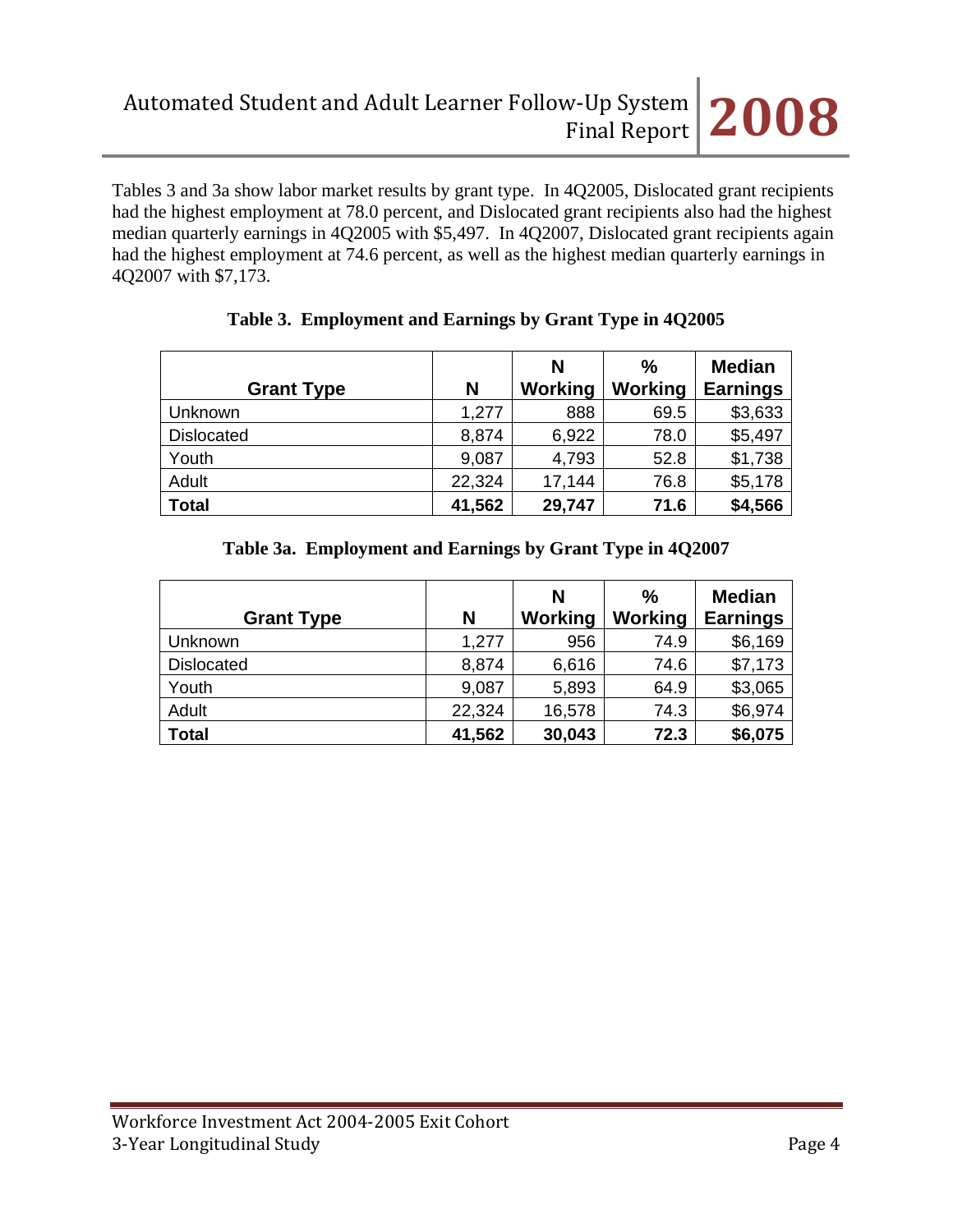Tables 4 and 4a show employment and earnings by Training Activity. Participants who received Vocational Training had the highest employment in 4Q2005 with 77.1 percent employed. Those participants also had the highest median quarterly earnings with \$4,762. Three years after exit, Vocational Training recipients again had the highest employment with 75.5 percent employed, and they also had the highest median quarterly earnings with \$6,821.

|                            |        | N       | %       | <b>Median</b>   |
|----------------------------|--------|---------|---------|-----------------|
| <b>Training Activity</b>   | N      | Working | Working | <b>Earnings</b> |
| <b>Vocational Training</b> | 11,462 | 8,831   | 77.1    | \$4,762         |
| Non-Vocational             | 30,100 | 20,916  | 69.5    | \$4,466         |
| Total                      | 41,562 | 29,747  | 71.6    | \$4,566         |

| Table 4. Employment and Earnings by Training Activity in 4Q2005 |  |  |  |  |  |  |
|-----------------------------------------------------------------|--|--|--|--|--|--|
|-----------------------------------------------------------------|--|--|--|--|--|--|

|  |  | Table 4a. Employment and Earnings by Education Level in 4Q2007 |
|--|--|----------------------------------------------------------------|
|  |  |                                                                |

| <b>Training Activity</b>   | N      | N<br>Working | $\%$<br>Working | <b>Median</b><br><b>Earnings</b> |
|----------------------------|--------|--------------|-----------------|----------------------------------|
| <b>Vocational Training</b> | 11,462 | 8,649        | 75.5            | \$6,821                          |
| Non-Vocational             | 30,100 | 21,394       | 71.1            | \$5,783                          |
| Total                      | 41,562 | 30,043       | 72.3            | \$6,075                          |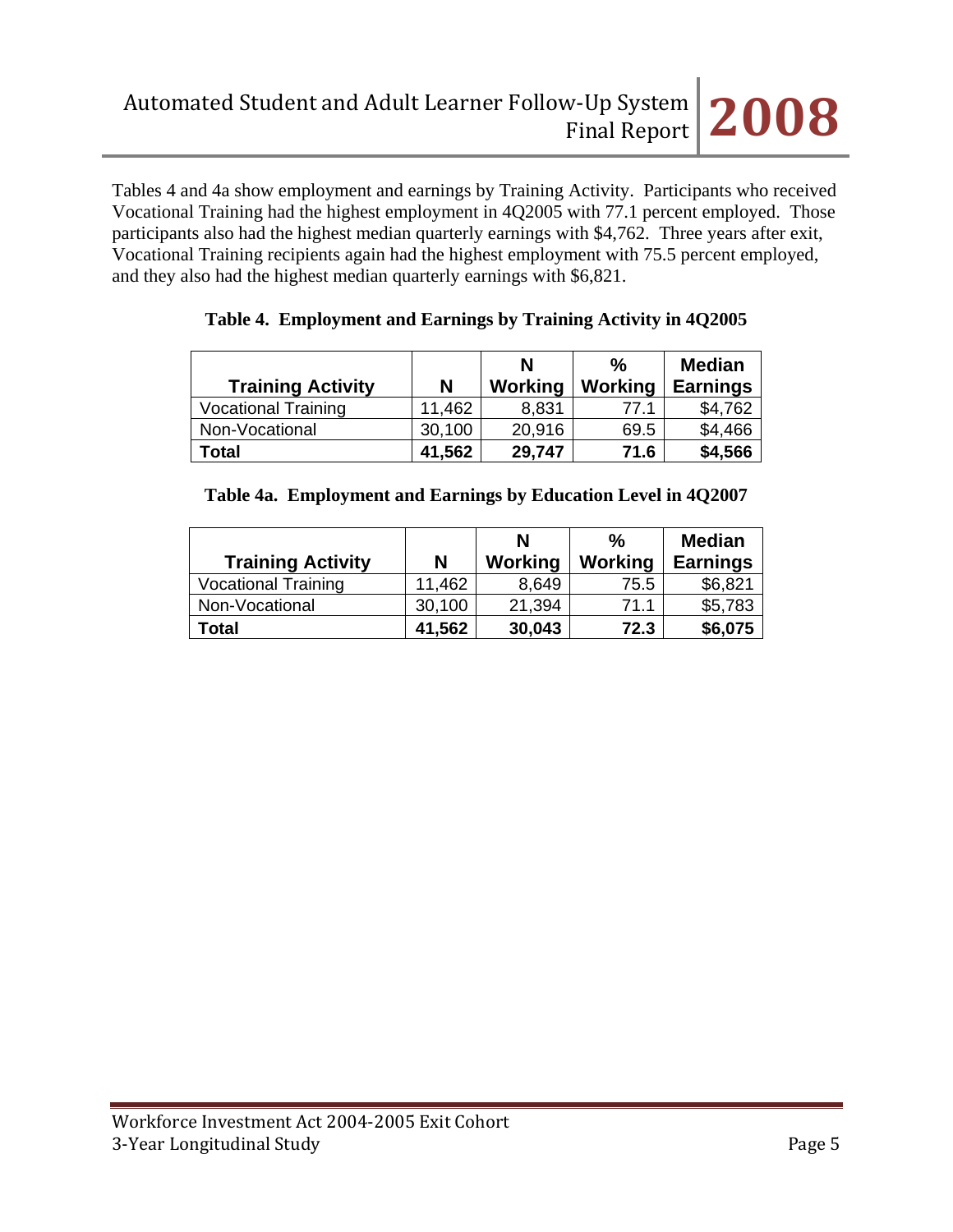Table 5 shows employment and earnings by Local Workforce Development Area (LWDA). Panhandle LWDA had the highest percentage of program exiters employed during 4Q2005 with 83.5 percent employed, followed by Golden Crescent with 82.7 percent employed. Panhandle LWDA exiters also had the highest median quarterly earnings in 4Q2005 with \$7,633. South Plains LWDA had the highest employment in 4Q2007 with 82.9 percent employed, followed by Panhandle LWDA with 81.3 percent employed. Panhandle LWDA posted the highest median earnings at 4Q2007 with \$9,883.

|                         |        |         | All Working in 4Q2005 |                     |                  |         | All Working in 4Q2007 |                     |
|-------------------------|--------|---------|-----------------------|---------------------|------------------|---------|-----------------------|---------------------|
|                         |        | N       | %                     | <b>Median</b>       |                  | N       | $\%$                  | <b>Median</b>       |
| <b>LWDA</b>             | N      | Working | Working               | <b>Earnings</b>     | N                | Working | Working               | <b>Earnings</b>     |
| Alamo                   | 2,222  | 1,543   | 69.4                  | \$4,667             | 2,222            | 1,598   | 71.9                  | \$5,668             |
| <b>Brazos Valley</b>    | 217    | 157     | $\overline{72.4}$     | \$4,661             | 217              | 156     | 71.9                  | \$5,131             |
| <b>Cameron County</b>   | 717    | 537     | 74.9                  | \$3,235             | 717              | 543     | 75.7                  | \$4,913             |
| Capital Area            | 922    | 661     | 71.7                  | \$5,365             | 922              | 654     | 70.9                  | \$6,806             |
| <b>Central Texas</b>    | 720    | 494     | 68.6                  | \$3,369             | 720              | 498     | 69.2                  | \$5,427             |
| <b>Coastal Bend</b>     | 675    | 506     | 75.0                  | \$4,382             | 675              | 515     | 76.3                  | \$6,289             |
| Concho Valley           | 163    | 128     | 78.5                  | \$3,445             | 163              | 124     | 76.1                  | \$4,642             |
| Dallas                  | 5,812  | 4,262   | 73.3                  | \$6,733             | 5,812            | 4,327   | 74.5                  | \$8,236             |
| Deep East Texas         | 556    | 441     | 79.3                  | \$5,953             | 556              | 442     | 79.5                  | \$8,119             |
| <b>East Texas</b>       | 1,639  | 1,296   | 79.1                  | \$5,369             | 1,639            | 1,260   | 76.9                  | \$6,578             |
| <b>Golden Crescent</b>  | 486    | 402     | 82.7                  | \$7,077             | 486              | 392     | 80.7                  | \$8,668             |
| <b>Gulf Coast</b>       | 12,736 | 8,806   | 69.1                  | \$4,450             | 12,736           | 8,984   | 70.5                  | \$6,000             |
| <b>Heart of Texas</b>   | 284    | 187     | 65.9                  | \$3,655             | 284              | 193     | 68.0                  | \$5,259             |
| Lower Rio Grande        |        |         |                       |                     |                  |         |                       |                     |
| Valley                  | 2,388  | 1,626   | 68.1                  | \$2,921             | 2,388            | 1,704   | 71.4                  | \$4,360             |
| Middle Rio Grande       | 630    | 332     | 52.7                  | \$2,302             | 630              | 449     | 71.3                  | \$3,646             |
| <b>North Central</b>    | 1,899  | 1,475   | 77.7                  | $\overline{$}7,604$ | 1,899            | 1,513   | 79.7                  | $\overline{$8,895}$ |
| North East Texas        | 375    | 256     | 68.3                  | \$2,670             | 375              | 262     | 69.9                  | \$4,901             |
| North Texas             | 344    | 255     | 74.1                  | \$4,491             | 344              | 253     | 73.6                  | \$5,866             |
| Panhandle               | 321    | 268     | 83.5                  | \$7,633             | 321              | 261     | 81.3                  | \$9,883             |
| Permian Basin           | 431    | 333     | 77.3                  | \$4,572             | 431              | 329     | 76.3                  | \$6,000             |
| <b>Rural Capital</b>    | 314    | 225     | 71.7                  | \$4,515             | 314              | 220     | 70.1                  | \$5,555             |
| South East Texas        | 1,016  | 750     | 73.8                  | \$2,930             | 1,016            | 746     | 73.4                  | \$5,110             |
| South Plains            | 263    | 214     | 81.4                  | \$5,171             | 263              | 218     | 82.9                  | \$6,635             |
| South Texas             | 727    | 511     | 70.3                  | \$3,854             | $\overline{727}$ | 543     | 74.7                  | \$5,040             |
| <b>Tarrant County</b>   | 2,032  | 1,524   | 75.0                  | \$4,402             | 2,032            | 1,445   | 71.1                  | \$6,008             |
| Texoma                  | 222    | 183     | 82.4                  | \$6,759             | 222              | 171     | 77.0                  | \$8,125             |
| Unknown                 | 1,029  | 641     | 62.3                  | \$3,492             | 1,029            | 656     | 63.8                  | \$4,467             |
| <b>Upper Rio Grande</b> | 2,058  | 1,474   | 71.6                  | \$3,829             | 2,058            | 1,330   | 64.6                  | \$4,542             |
| <b>West Central</b>     | 364    | 260     | 71.4                  | \$5,243             | 364              | 257     | 70.6                  | \$6,057             |
| <b>Total</b>            | 41,562 | 29,747  | 71.6                  | \$4,566             | 41,562           | 30,043  | 72.3                  | \$6,075             |

## **Table 5. Employment and Earnings by LWDA**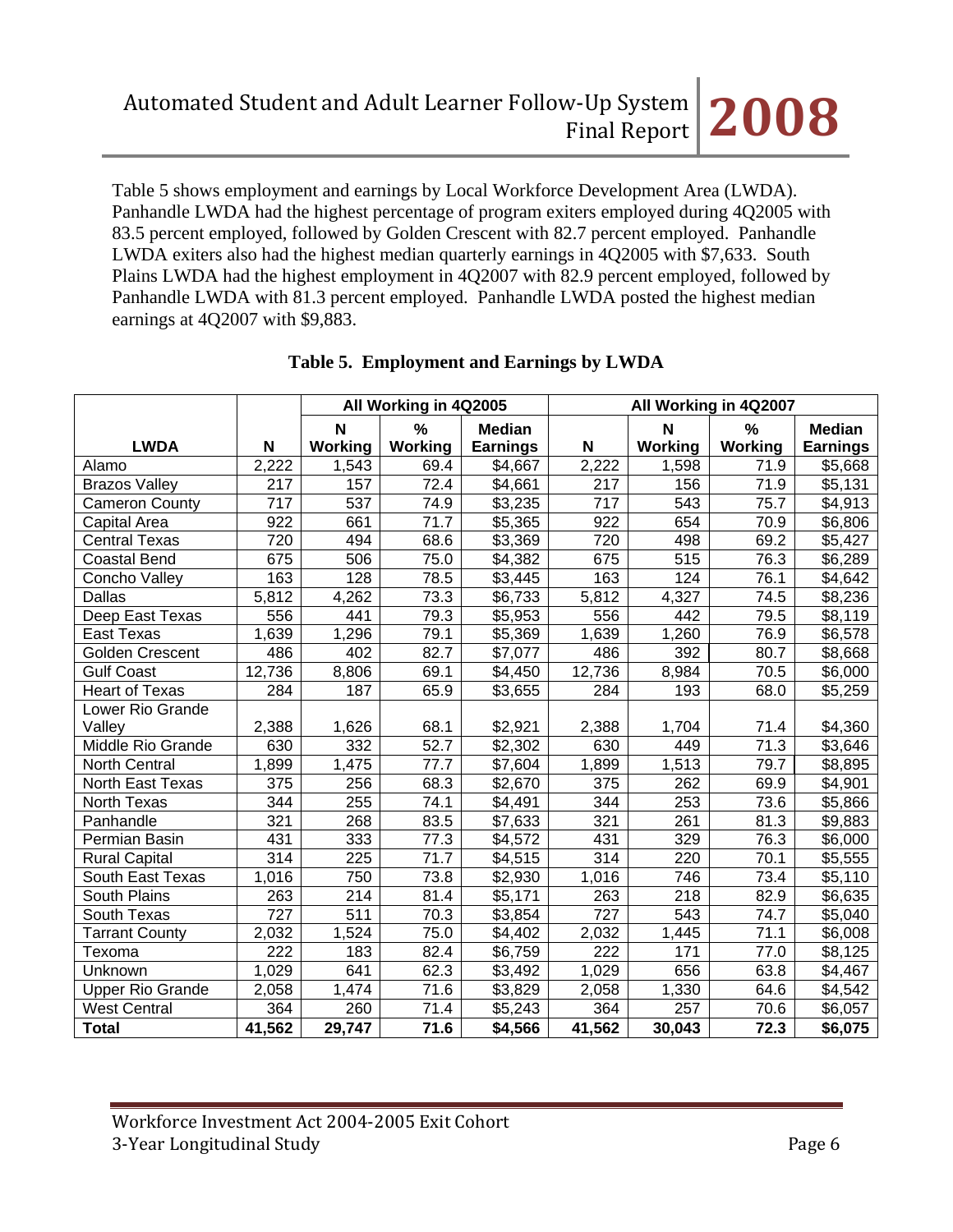Employment Services was the most common industry of employment for program exiters working at 4Q2005 (Table 6). Employment Services usually include temporary employment agencies that many employers use to find workers to try out first before hiring permanently. Employers also use Temporary Employment Agencies to augment staff during high demand periods without being saddled with paying benefits for permanent staff. Participants employed in the General Medical and Surgical Hospitals sector had the highest median earnings with \$8,608.

|                                               |           | <b>Median</b>   | <b>NAICS</b> |
|-----------------------------------------------|-----------|-----------------|--------------|
| <b>Industry of Employment</b>                 | N Working | <b>Earnings</b> | Code         |
| <b>Employment Services</b>                    | 2,572     | \$3,348         | 5613         |
| <b>General Medical and Surgical Hospitals</b> | 1,786     | \$8,608         | 6221         |
| <b>Limited-Service Eating Places</b>          | 1,154     | \$1,483         | 7222         |
| <b>Elementary and Secondary Schools</b>       | 940       | \$3,853         | 6111         |
| Home Health Care Services                     | 755       | \$2,031         | 6216         |
| <b>Nursing Care Facilities</b>                | 737       | \$4,186         | 6231         |
| Executive, Legislative, and Other General     |           |                 |              |
| <b>Government Support</b>                     | 737       | \$7,180         | 9211         |
| <b>Building Equipment Contractors</b>         | 681       | \$8,027         | 2382         |
| <b>Other General Merchandise Stores</b>       | 672       | \$3,177         | 4529         |
| <b>Offices of Physicians</b>                  | 600       | \$5,096         | 6211         |

## **Table 6. Top 10 Industries of Employment for All Working in 4Q2005**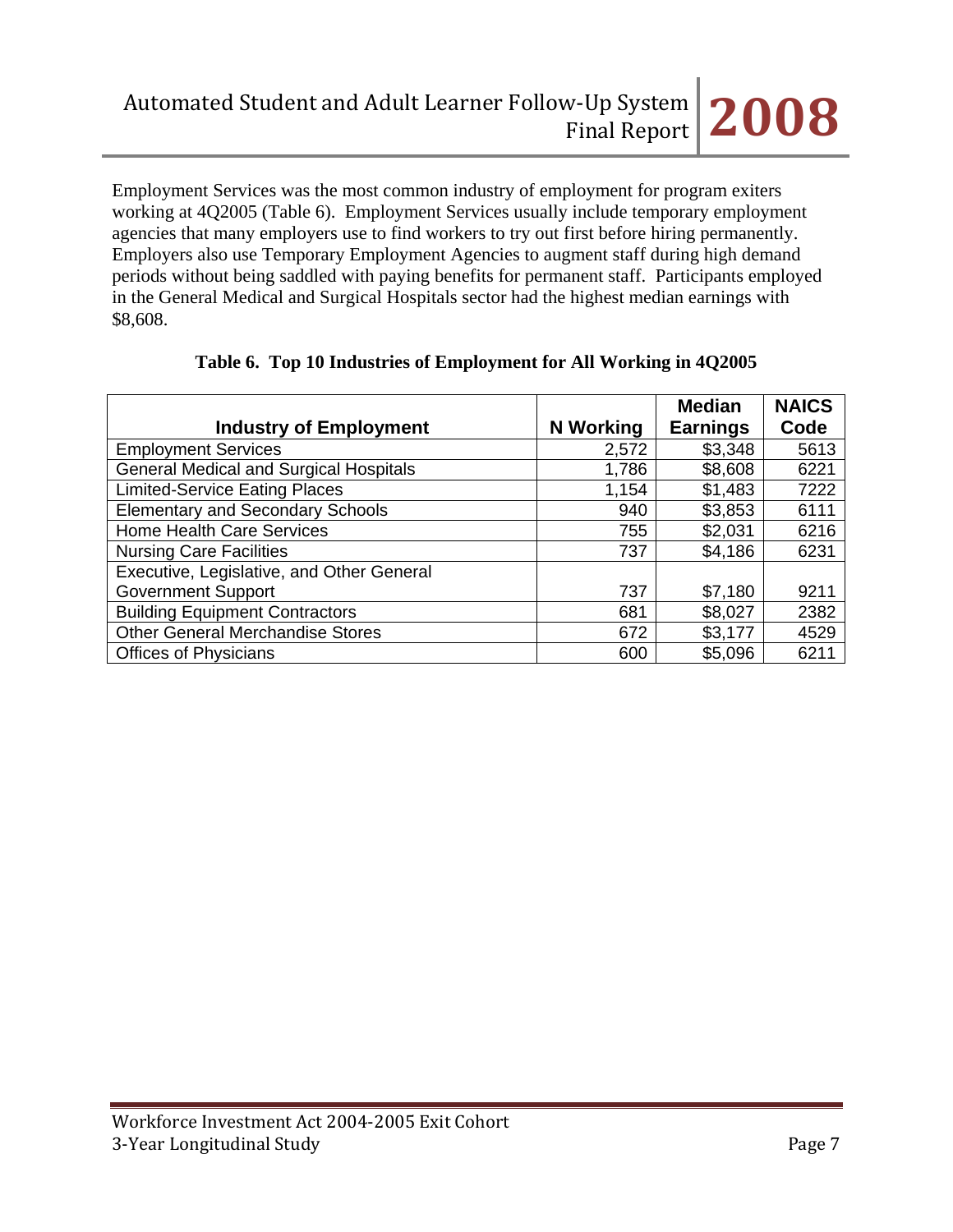Table 7 shows the top ten industries of employment for all working in the  $4<sup>th</sup>$  quarter of 2007. Employment Services was still the most common industry sector of employment, followed by General Medical and Surgical Hospitals. Those employed in the General Medical and Surgical Hospitals sector again had the highest median earnings with \$9,926.

|                                               | N       | <b>Median</b>   | <b>NAICS</b> |
|-----------------------------------------------|---------|-----------------|--------------|
| <b>Industry of Employment</b>                 | Working | <b>Earnings</b> | Code         |
| <b>Employment Services</b>                    | 2,275   | \$3,961         | 5613         |
| <b>General Medical and Surgical Hospitals</b> | 1,768   | \$9,926         | 6221         |
| <b>Elementary and Secondary Schools</b>       | 1,058   | \$4,865         | 6111         |
| <b>Limited-Service Eating Places</b>          | 958     | \$1,930         | 7222         |
| <b>Home Health Care Services</b>              | 863     | \$3,322         | 6216         |
| Executive, Legislative, and Other             |         |                 |              |
| <b>General Government Support</b>             | 779     | \$8,012         | 9211         |
| <b>Nursing Care Facilities</b>                | 655     | \$4,837         | 6231         |
| <b>Other General Merchandise Stores</b>       | 645     | \$3,710         | 4529         |
| <b>Building Equipment Contractors</b>         | 636     | \$9,698         | 2382         |
| <b>Offices of Physicians</b>                  | 573     | \$6,062         | 6211         |

|  | Table 7. Top 10 Industries of Employment for All Working in 4Q2007 |  |  |  |
|--|--------------------------------------------------------------------|--|--|--|
|  |                                                                    |  |  |  |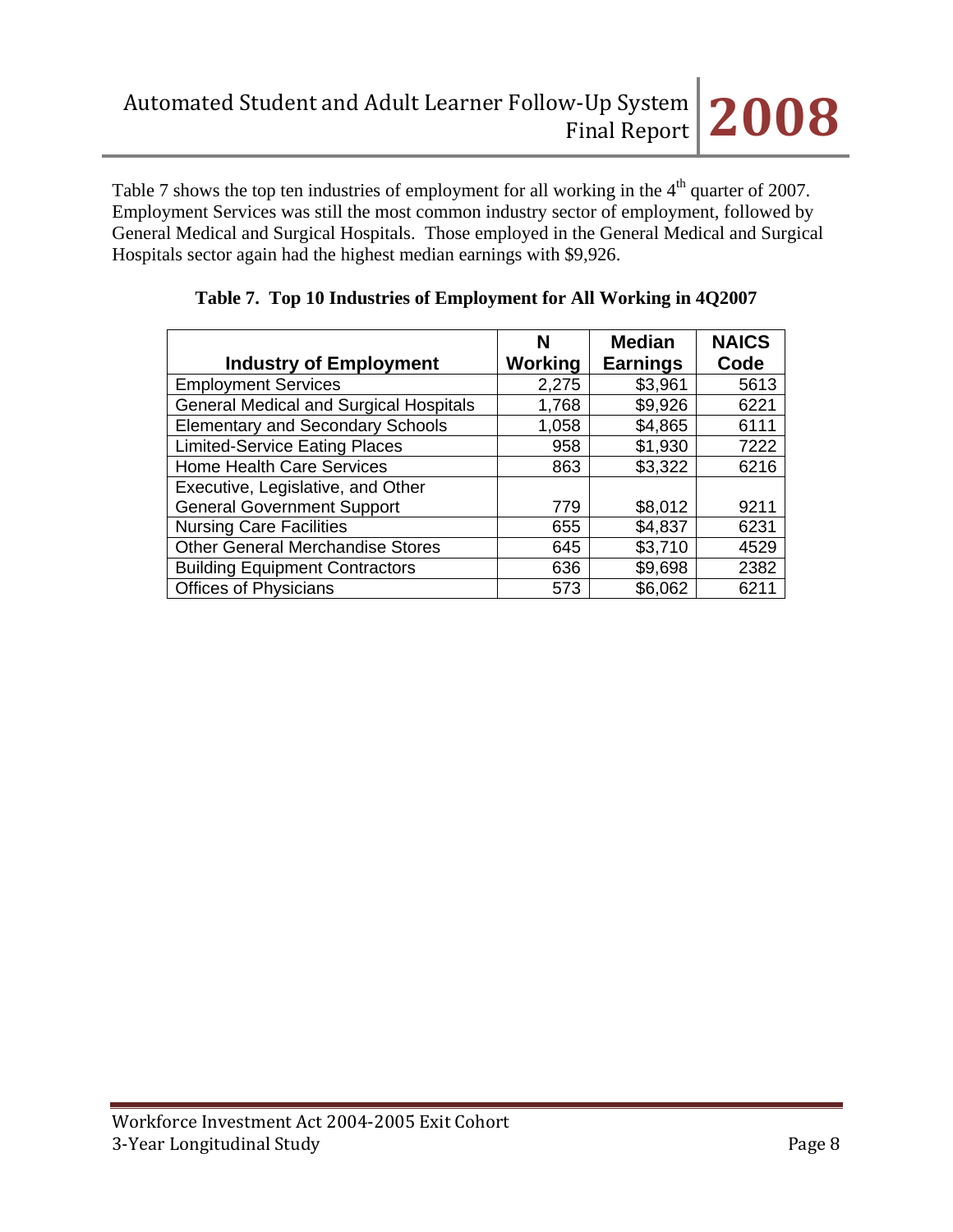# **B. Individuals Found Working in Both Study Periods**

The first part of this study looked at a snapshot of labor market outcomes for WIA participants who exited in PY 2005. This part of the study is designed to more closely examine the outcomes associated with continued employment. Labor market data for participants who were found working in 4Q2005 and also found working in the  $4<sup>th</sup>$  quarter of 2007 were analyzed.

Female participants showed the highest employment retention between study periods at 82.8 percent (Table 8). Male participants had the highest median earnings at 4Q2007 with \$7,749. Males also had the highest earnings gains over the study period, \$2,508. Overall employment retention for the cohort over the study period was 82.0 percent, with median earnings of \$6,525 and earnings gains of \$1,959.

|              |        |         | Working in 4Q2005   |                                  |              | Working in 4Q2005 and<br>4Q2007 |                                  |                                       |
|--------------|--------|---------|---------------------|----------------------------------|--------------|---------------------------------|----------------------------------|---------------------------------------|
| Gender       | N      | Working | %<br><b>Working</b> | <b>Median</b><br><b>Earnings</b> | N<br>Working | $\%$<br>Working                 | <b>Median</b><br><b>Earnings</b> | <b>Earnings</b><br>Gains/<br>(Losses) |
| Unknown      | 102    | 74      | 72.6                | \$8,117                          | 64           | 86.5                            | \$8,985                          | \$868                                 |
| Male         | 17,763 | 12,480  | 70.3                | \$5,241                          | 10,097       | 80.9                            | \$7,749                          | \$2,508                               |
| Female       | 23,697 | 17,193  | 72.6                | \$4,178                          | 14,234       | 82.8                            | \$5,859                          | \$1,681                               |
| <b>Total</b> | 41,562 | 29,747  | 71.6                | \$4,566                          | 24,395       | 82.0                            | \$6,525                          | \$1,959                               |

#### **Table 8. Employment Retention and Earnings Gains by Gender**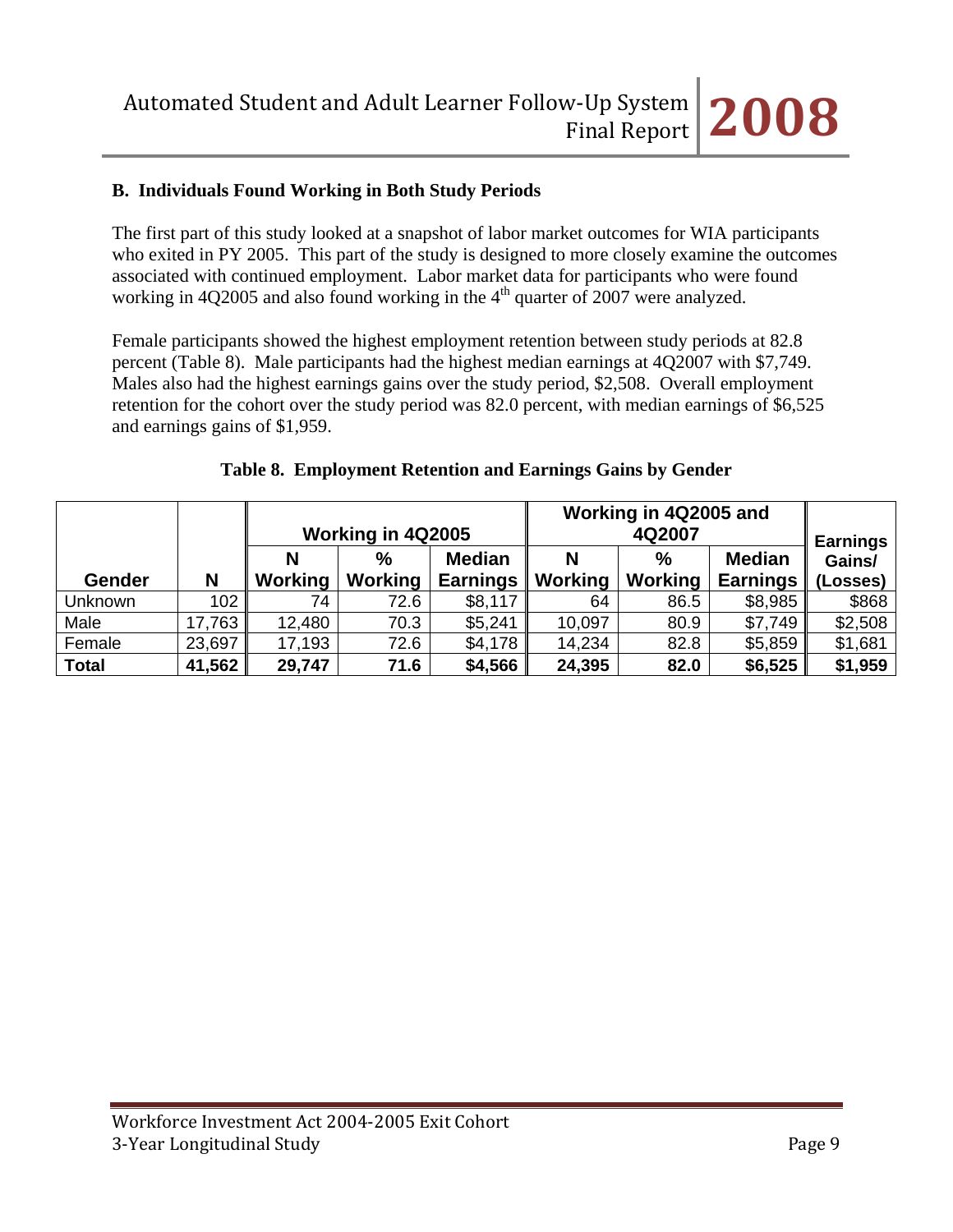Table 9 shows that Asian participants had employment retention of 87.2 percent, the highest in the group, followed by Hawaiian Native or Pacific Islanders with 85.7 percent employment retention. Hawaiian Native or Pacific Islander participants had the highest earnings gains over the period at \$4,385. Asians had the second highest earnings gains over the period at \$2,475.

|                        |        | Working in 4Q2005   |                        |                                  | Working in 4Q2005 and | <b>Earnings</b>     |                                  |                    |
|------------------------|--------|---------------------|------------------------|----------------------------------|-----------------------|---------------------|----------------------------------|--------------------|
| <b>Ethnicity</b>       | N      | N<br><b>Working</b> | $\%$<br><b>Working</b> | <b>Median</b><br><b>Earnings</b> | N<br>Working          | %<br><b>Working</b> | <b>Median</b><br><b>Earnings</b> | Gains/<br>(Losses) |
| <b>Hawaiian Native</b> |        |                     |                        |                                  |                       |                     |                                  |                    |
| or Pacific Islander    | 62     | 35                  | 56.5                   | \$4,668                          | 30                    | 85.7                | \$9,053                          | \$4,385            |
| <b>Native American</b> | 201    | 150                 | 74.6                   | \$5,281                          | 114                   | 76.0                | \$7,379                          | \$2,098            |
| Asian                  | 630    | 462                 | 73.3                   | \$6,836                          | 403                   | 87.2                | \$9,311                          | \$2,475            |
| Unknown                | 984    | 800                 | 81.3                   | \$9,379                          | 716                   | 89.5                | \$11,089                         | \$1,710            |
| White                  | 11,431 | 8,608               | 75.3                   | \$6,478                          | 7,172                 | 83.3                | \$8,665                          | \$2,187            |
| <b>Black</b>           | 13,249 | 9,021               | 68.1                   | \$3,663                          | 7,203                 | 79.8                | \$5,540                          | \$1,877            |
| Hispanic               | 15,005 | 10,671              | 71.1                   | \$3,968                          | 8,757                 | 82.1                | \$5,617                          | \$1,649            |
| <b>Total</b>           | 41,562 | 29,747              | 71.6                   | \$4,566                          | 24,395                | 82.0                | \$6,525                          | \$1,959            |

## **Table 9. Employment Retention and Earnings Gains by Ethnicity**

Excluding participants whose grant type was unknown, those receiving Dislocated grants had the greatest employment retention over the study period at 84.7 percent (Table 10). Adult grant recipients had the largest median earnings gains, making \$2,048 more in 4Q2007 than in 4Q2005.

|  |  | Table 10. Employment Retention and Earnings Gains by Grant Type |  |  |  |
|--|--|-----------------------------------------------------------------|--|--|--|
|--|--|-----------------------------------------------------------------|--|--|--|

|                   |        | Working in 4Q2005 |                        |                                  | Working in 4Q2005 and | <b>Earnings</b>        |                                  |                    |
|-------------------|--------|-------------------|------------------------|----------------------------------|-----------------------|------------------------|----------------------------------|--------------------|
| <b>Grant Type</b> | N      | N<br>Working      | $\%$<br><b>Working</b> | <b>Median</b><br><b>Earnings</b> | N<br>Working          | $\%$<br><b>Working</b> | <b>Median</b><br><b>Earnings</b> | Gains/<br>(Losses) |
| Unknown           | 1,277  | 888               | 69.5                   | \$3,633                          | 730                   | 82.2                   | \$6,428                          | \$2,795            |
| <b>Dislocated</b> | 8,874  | 6,922             | 78.0                   | \$5,497                          | 5,861                 | 84.7                   | \$7,191                          | \$1,694            |
| Youth             | 9,087  | 4,793             | 52.8                   | \$1,738                          | 3,663                 | 76.4                   | \$3,482                          | \$1,744            |
| Adult             | 22,324 | 17,144            | 76.8                   | \$5,178                          | 14,141                | 82.5                   | \$7,226                          | \$2,048            |
| <b>Total</b>      | 41,562 | 29,747            | 71.6                   | \$4,566                          | 24,395                | 82.0                   | \$6,525                          | \$1,959            |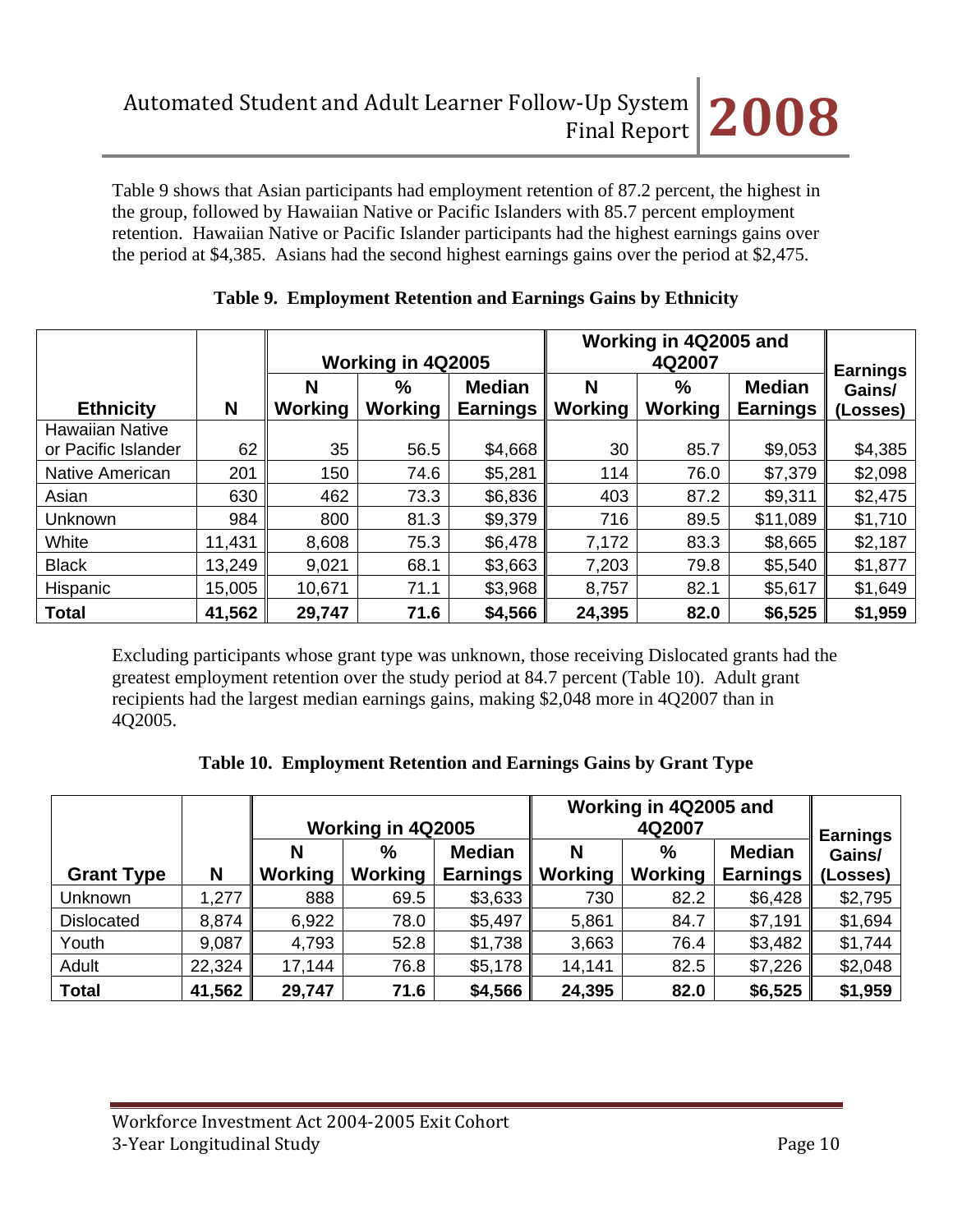Participants receiving Vocational Training had the highest employment retention over the study period at 82.2 percent (Table 11). They also had the highest earnings gains over the study period at \$2,208.

|                                    |        | Working in 4Q2005 |                          |                                | Working in 4Q2005 and | <b>Earnings</b>          |                                  |                    |
|------------------------------------|--------|-------------------|--------------------------|--------------------------------|-----------------------|--------------------------|----------------------------------|--------------------|
| <b>Training</b><br><b>Activity</b> | N      | Working           | $\frac{9}{6}$<br>Working | <b>Median</b><br>Earnings $\ $ | N<br>Working          | $\frac{0}{0}$<br>Working | <b>Median</b><br><b>Earnings</b> | Gains/<br>(Losses) |
| Vocational                         |        |                   |                          |                                |                       |                          |                                  |                    |
| Training                           | 11,462 | 8,831             | 77.1                     | \$4,762                        | 7,260                 | 82.2                     | \$6,970                          | \$2,208            |
| Non-Vocational                     | 30,100 | 20,916            | 69.5                     | \$4,466                        | 17,135                | 81.9                     | \$6,367                          | \$1,901            |
| <b>Total</b>                       | 41,562 | 29,747            | 71.6                     | \$4,566                        | 24,395                | 82.0                     | \$6,525                          | \$1,959            |

# **Table 11. Employment Retention and Earnings Gains by Training Activity**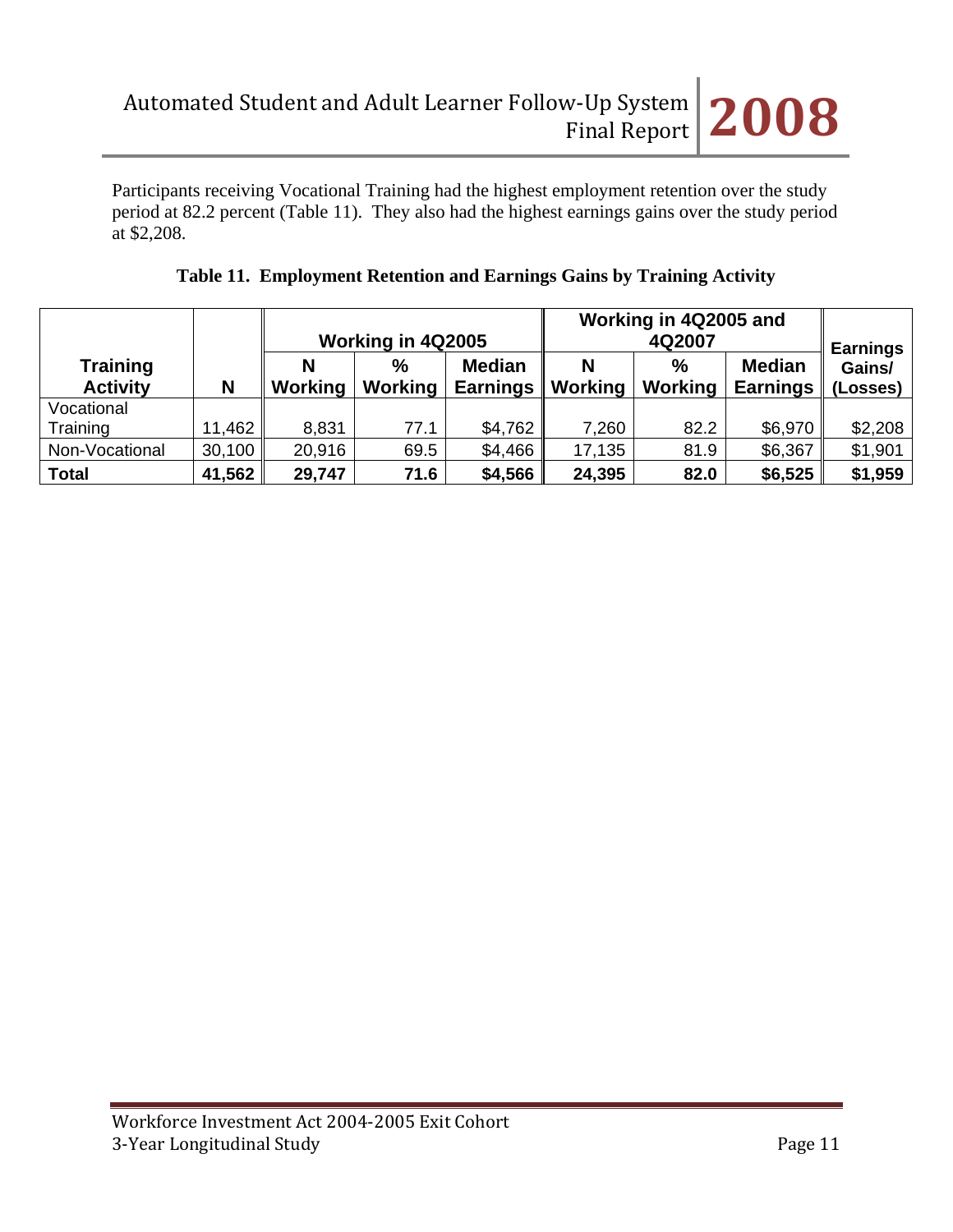South Plains LWDA had 88.8 percent of participants employed in 2005 employed in 2007, giving them the highest employment retention among LWDAs (Table 12). Participants from North East Texas LWDA had the highest median earnings gains over the study period with \$3,160. They were followed by Deep East Texas LWDA exiters with earnings gains of \$2,701.

|                         |        | Working in 4Q2005 |                          | Working in 4Q2005 and            |              |              |                                  |                                       |
|-------------------------|--------|-------------------|--------------------------|----------------------------------|--------------|--------------|----------------------------------|---------------------------------------|
| <b>LWDA</b>             | N      | N<br>Working      | $\frac{0}{0}$<br>Working | <b>Median</b><br><b>Earnings</b> | N<br>Working | %<br>Working | <b>Median</b><br><b>Earnings</b> | <b>Earnings</b><br>Gains/<br>(Losses) |
| Alamo                   | 2,222  | 1,543             | 69.4                     | \$4,667                          | 1,300        | 84.3         | \$6,076                          | \$1,409                               |
| <b>Brazos Valley</b>    | 217    | 157               | 72.4                     | \$4,661                          | 126          | 80.3         | \$5,758                          | \$1,097                               |
| <b>Cameron County</b>   | 717    | 537               | 74.9                     | \$3,235                          | 443          | 82.5         | \$4,899                          | \$1,664                               |
| Capital Area            | 922    | 661               | 71.7                     | \$5,365                          | 547          | 82.8         | \$7,245                          | \$1,880                               |
| <b>Central Texas</b>    | 720    | 494               | 68.6                     | \$3,369                          | 385          | 77.9         | \$5,027                          | \$1,658                               |
| <b>Coastal Bend</b>     | 675    | 506               | 75.0                     | \$4,382                          | 430          | 85.0         | \$6,388                          | \$2,006                               |
| Concho Valley           | 163    | 128               | 78.5                     | \$3,445                          | 105          | 82.0         | \$4,914                          | \$1,469                               |
| <b>Dallas</b>           | 5,812  | 4,262             | 73.3                     | \$6,733                          | 3,568        | 83.7         | \$8,787                          | \$2,054                               |
| Deep East Texas         | 556    | 441               | 79.3                     | \$5,953                          | 391          | 88.7         | \$8,654                          | \$2,701                               |
| East Texas              | 1,639  | 1,296             | 79.1                     | \$5,369                          | 1,100        | 84.9         | \$7,001                          | \$1,632                               |
| Golden Crescent         | 486    | 402               | 82.7                     | \$7,077                          | 347          | 86.3         | \$9,038                          | \$1,961                               |
| <b>Gulf Coast</b>       | 12,736 | 8,806             | 69.1                     | \$4,450                          | 7,100        | 80.6         | \$6,554                          | \$2,104                               |
| <b>Heart of Texas</b>   | 284    | 187               | 65.9                     | \$3,655                          | 141          | 75.4         | \$6,138                          | \$2,483                               |
| Lower Rio Grande Valley | 2,388  | 1,626             | 68.1                     | \$2,921                          | 1,292        | 79.5         | \$4,278                          | \$1,357                               |
| Middle Rio Grande       | 630    | 332               | 52.7                     | \$2,302                          | 268          | 80.7         | \$4,467                          | \$2,165                               |
| <b>North Central</b>    | 1,899  | 1,475             | 77.7                     | \$7,604                          | 1,280        | 86.8         | \$9,588                          | \$1,984                               |
| North East Texas        | 375    | 256               | 68.3                     | \$2,670                          | 202          | 78.9         | \$5,830                          | \$3,160                               |
| North Texas             | 344    | 255               | 74.1                     | \$4,491                          | 211          | 82.7         | \$6,237                          | \$1,746                               |
| Panhandle               | 321    | 268               | 83.5                     | \$7,633                          | 234          | 87.3         | \$9,952                          | \$2,319                               |
| Permian Basin           | 431    | 333               | 77.3                     | \$4,572                          | 275          | 82.6         | \$7,100                          | \$2,528                               |
| <b>Rural Capital</b>    | 314    | 225               | 71.7                     | \$4,515                          | 173          | 76.9         | \$6,118                          | \$1,603                               |
| South East Texas        | 1,016  | 750               | 73.8                     | \$2,930                          | 617          | 82.3         | \$5,259                          | \$2,329                               |
| South Plains            | 263    | 214               | 81.4                     | \$5,171                          | 190          | 88.8         | \$7,476                          | \$2,305                               |
| South Texas             | 727    | 511               | 70.3                     | \$3,854                          | 430          | 84.1         | \$5,573                          | \$1,719                               |
| <b>Tarrant County</b>   | 2,032  | 1,524             | 75.0                     | \$4,402                          | 1,212        | 79.5         | \$6,130                          | \$1,728                               |
| Texoma                  | 222    | 183               | 82.4                     | \$6,759                          | 154          | 84.2         | \$8,393                          | \$1,634                               |
| Unknown                 | 1,029  | 641               | 62.3                     | \$3,492                          | 503          | 78.5         | \$4,728                          | \$1,236                               |
| <b>Upper Rio Grande</b> | 2,058  | 1,474             | 71.6                     | \$3,829                          | 1,168        | 79.2         | \$4,449                          | \$620                                 |
| <b>West Central</b>     | 364    | 260               | 71.4                     | \$5,243                          | 203          | 78.1         | \$6,882                          | \$1,639                               |
| <b>Total</b>            | 41,562 | 29,747            | 71.6                     | \$4,566                          | 24,395       | 82.0         | \$6,525                          | \$1,959                               |

## **Table 12. Employment Retention and Earnings Gains by LWDA**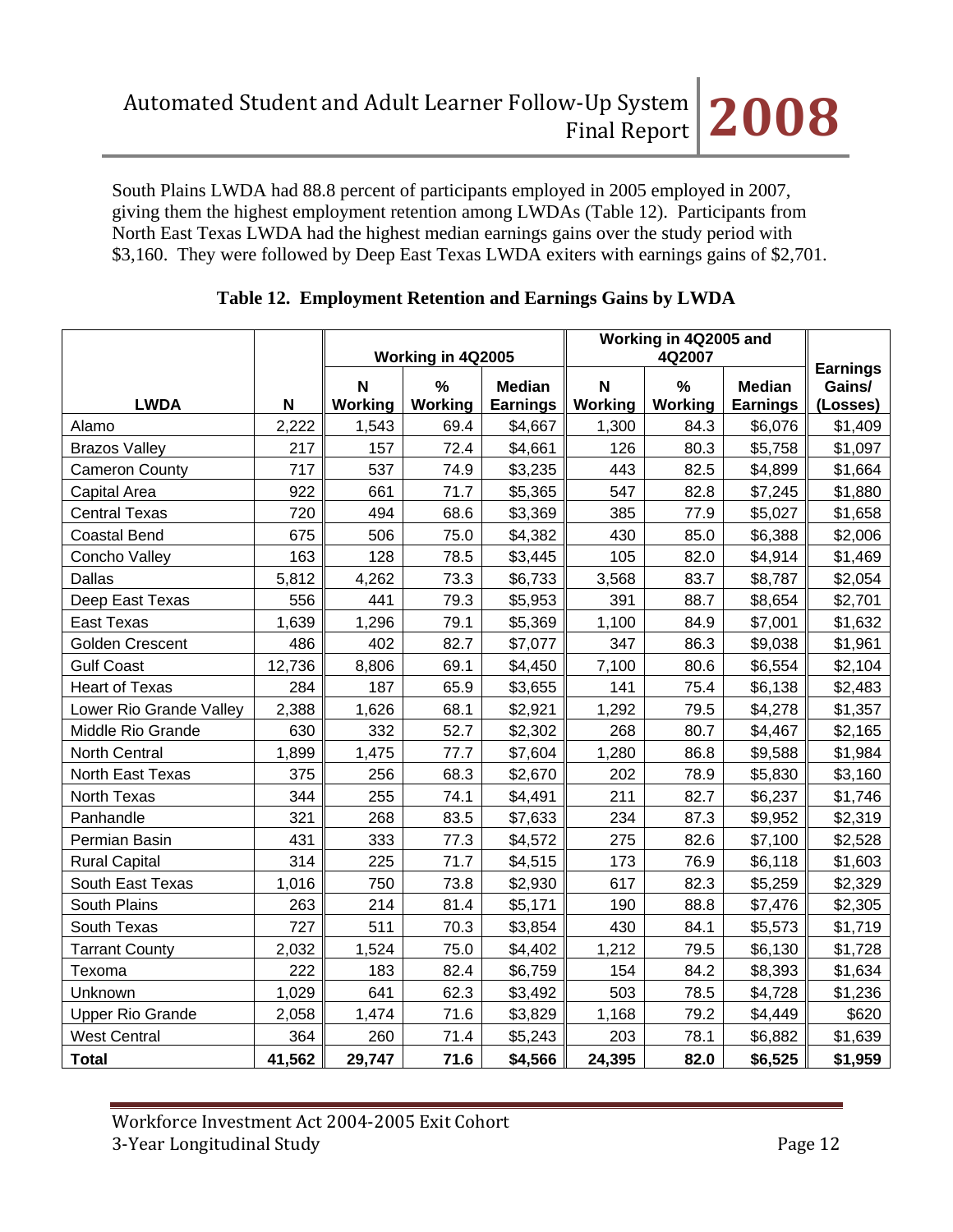

Table 13 shows the top ten industries of employment for program participants employed at 4Q2005 and in 4Q2007. The Employment Services sector topped the list, followed by the General Medical and Surgical Hospitals sector. Participants working in the Building Equipment Contractors industry had the highest median earnings with \$10,199.

| <b>Industry of Employment</b>           | N<br>Working | <b>Median</b><br><b>Earnings</b> | <b>NAICS</b><br>Code |
|-----------------------------------------|--------------|----------------------------------|----------------------|
|                                         |              |                                  |                      |
| <b>Employment Services</b>              | 1,746        | \$4,589                          | 5613                 |
| <b>General Medical and Surgical</b>     |              |                                  |                      |
| <b>Hospitals</b>                        | 1,656        | \$9,967                          | 6221                 |
| <b>Elementary and Secondary Schools</b> | 879          | \$5,307                          | 6111                 |
| Executive, Legislative, and Other       |              |                                  |                      |
| <b>General Government Support</b>       | 713          | \$8,290                          | 9211                 |
| <b>Home Health Care Services</b>        | 678          | \$4,118                          | 6216                 |
| <b>Building Equipment Contractors</b>   | 559          | \$10,199                         | 2382                 |
| <b>Nursing Care Facilities</b>          | 553          | \$5,344                          | 6231                 |
| <b>Limited-Service Eating Places</b>    | 551          | \$2,415                          | 7222                 |
| <b>Offices of Physicians</b>            | 514          | \$6,187                          | 6211                 |
| <b>Other General Merchandise Stores</b> | 485          | \$4,176                          | 4529                 |

#### **Table 13. Top 10 Industries of Employment for Participants Working in 4Q2005 and 4Q2007**